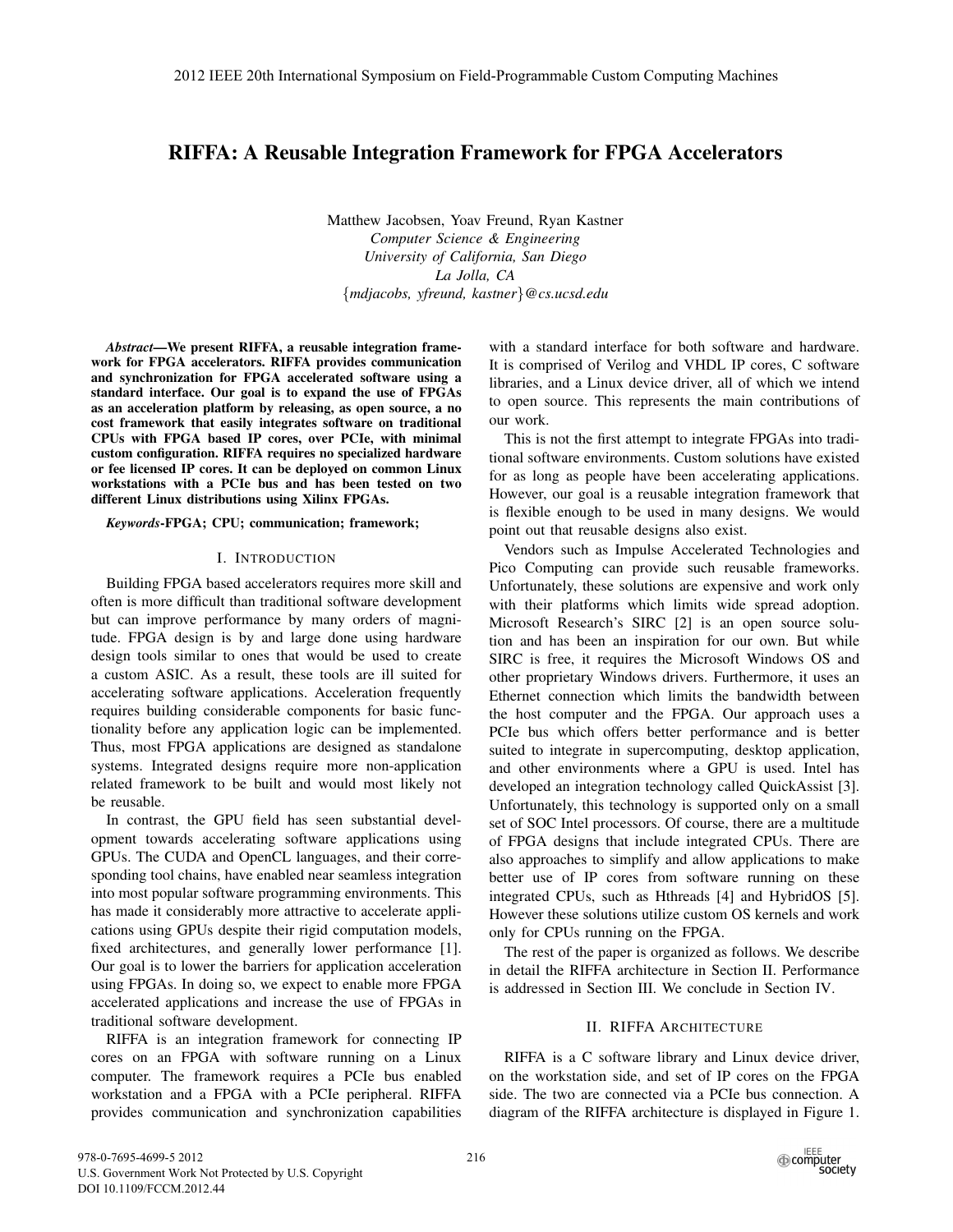

Figure 1. Architecture of RIFFA framework. Application acceleration cores interface with the DMA Request and Central Notifier cores.

In designing RIFFA we sought to expose interfaces general enough for most applications, to support high communication throughput with low latency, and to be compatible with off the shelf workstations and FPGAs. For these reasons, we built our framework to use a PCIe bus. PCIe buses are common in most workstations and increasingly so in embedded systems. They offer high bandwidth connections with extremely low latency. Many FPGA boards come equipped with PCIe connections and chip makers are combining FPGAs with CPUs, connected by PCIe, in the same package or on the same die $<sup>1</sup>$ . We chose Linux</sup> because it is an open source platform with wide adoption and well suited for high performance application execution. Our initial version has targeted only Xilinx FPGAs. Future versions may include support for FPGAs from other vendors.

## *A. Software Interface*

On the software end, we developed a PCIe Linux device driver and a set of software libraries. The device driver probes for the FPGA at boot time and assigns addresses within the workstation's PCIe address space for the PCIe Endpoint on the FPGA. During this process kernel address space is reserved for communicating with the FPGA. Once address space is assigned, the driver can access the PCIe Endpoint. In order to enable access outside of the kernel, the driver creates a virtual device file in the dev filesystem. This virtual device file can then be opened, read from, written to, or memory mapped by any application in user space. In this way, we expose the FPGA to user space. Accessing this virtual device file executes PCIe read or write transactions over the PCIe bus. On the FPGA, the PCIe Endpoint services these requests by translating them to Processor Local Bus (PLB) requests via address translation. This gives applications on the workstation the ability to access individual IP cores on the FPGA using file operations or memory assignments.

To provide signaling of events, the driver establishes an interrupt channel between the workstation and PCIe Endpoint on the FPGA. Received interrupt vectors identify which IP core has signaled the interrupt. Our driver acknowledges interrupts and exposes individual interrupts by creating a set of numbered virtual files in the *proc* filesystem. When an application attempts to read or  $\text{poll}^2$  any of these files, the driver returns the number of interrupts received from the corresponding IP core. If no interrupts have yet been received, the driver sleeps the calling thread and wakes it up when the appropriate interrupt is received. This design exposes many logically distinct interrupt channels using the single PCIe device interrupt in a thread efficient manner. RIFFA currently supports up to 16 interrupt channels. One drawback to this design is that interrupts must be acknowledged by the driver before another interrupt vector can be sent by the FPGA. We mitigate this problem by AND'ing pending interrupt requests on the FPGA so that a single PCIe interrupt received on the workstation can trigger multiple logical interrupt channels.

Even with a fast processor, we found that writing 32 bits of data at a time via PCIe transactions is inefficient for sending more than a few words of data. Additionally, there is no standard software facility for sending interrupts to PCIe devices from the workstation. We therefore added DMA transfer support and workstation-to-FPGA interrupts (so called "doorbells") using PCIe write transactions. Software initiated writes to a controller IP core signal the request for a DMA transfer and/or an interrupt to a specific IP core. This makes it convenient for applications to have input data DMA transferred to the appropriate IP core then have the core interrupt signaled. These IP core doorbells, manifest as line pulses to the receiving IP cores.

Because utilizing this communication and event signaling framework would require understanding of its implementation, we created a high level API for user applications. This library is written in C. Many of the core functions and their descriptions are listed in Table I. A use case example is shown as a call diagram in Figure 2. This diagram illustrates the relationship between software function calls on the workstation and hardware signaling on the FPGA. A typical user application would initialize the FPGA connection using  $f_{pqa}M_{apMemory.}$  Data can then be read and written or DMA transferred using the provided functions. For each interrupt it wishes to wait for, the application must call  $fpgaInterruptOpen.$  Calls to  $f$ *pgaInterruptWait* block the calling thread until an interrupt is received. Because there are 16 separate channels, multiple threads can wait on different channels without interference. No user level synchronization primitives are needed. When no longer needed, the FPGA connection can be closed using  $f$  *pgaUnmapMemory* and interrupt

<sup>&</sup>lt;sup>1</sup>Intel ECx5C Series and Xilinx Zync platforms.

<sup>2</sup>The *poll* operation is used for asynchronous I/O.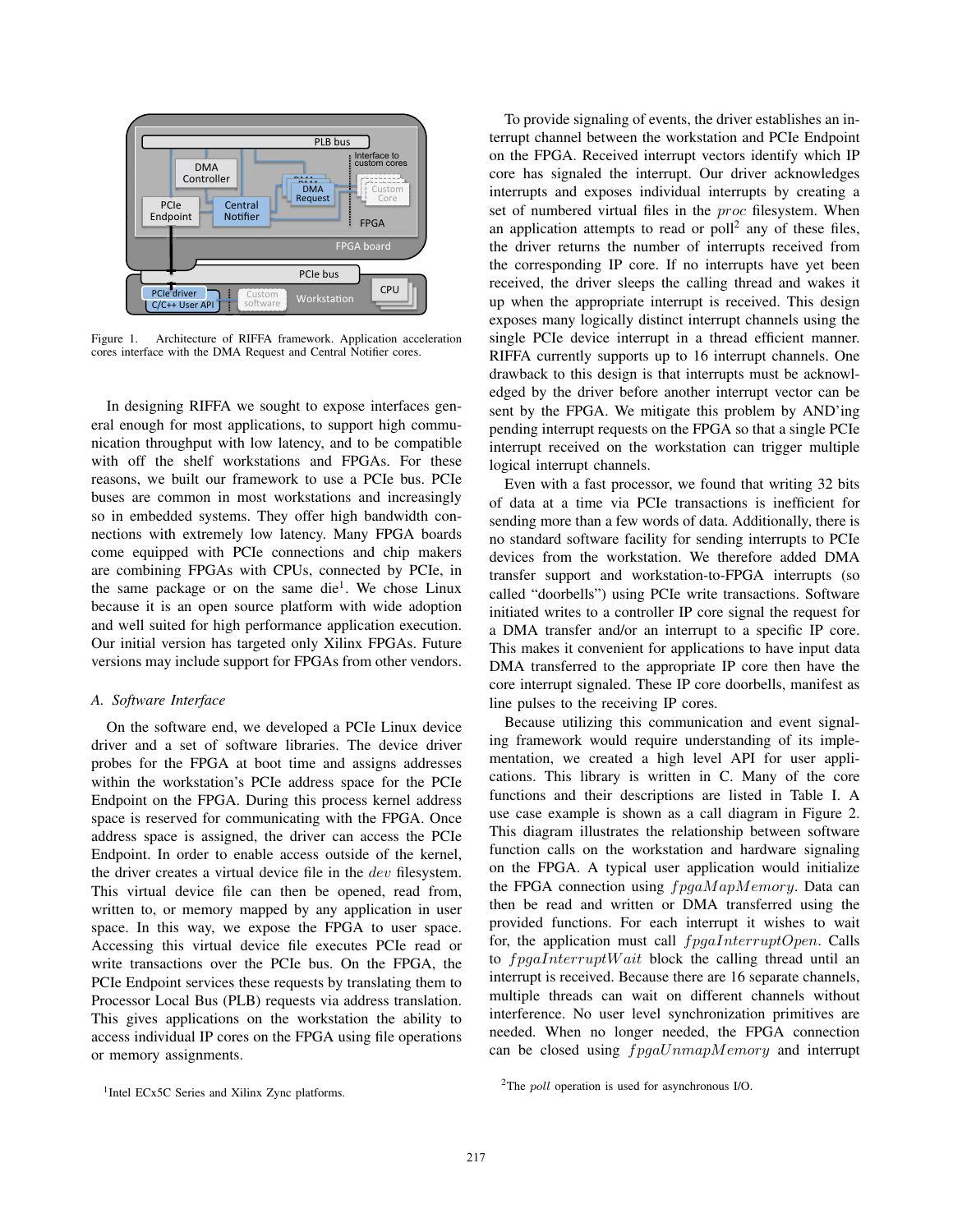Table I RIFFA CORE SOFTWARE FUNCTIONS.

| <b>Function</b>    | <b>Description</b>                              |  |  |  |  |
|--------------------|-------------------------------------------------|--|--|--|--|
| fpgaMapMemory      | Opens the FPGA virtual device file and maps     |  |  |  |  |
|                    | the PCIe address ranges into memory.            |  |  |  |  |
| fpgaUnmapMemory    | Unmaps all memory mapped address and            |  |  |  |  |
|                    | closes the FPGA virtual device file.            |  |  |  |  |
| fpgaInterruptOpen  | Gets the IP core interrupt file descriptor.     |  |  |  |  |
| fpgaInterruptClose | Releases the IP core interrupt file descriptor. |  |  |  |  |
| fpgaInterruptWait  | Causes the calling thread to wait until the     |  |  |  |  |
|                    | corresponding IP core fires an interrupt.       |  |  |  |  |
| fpgaFireInterrupt  | Fires an interrupt to the specified IP core.    |  |  |  |  |
| fpgaRequestDma     | Triggers a DMA transfer between the FPGA        |  |  |  |  |
|                    | and workstation memory.                         |  |  |  |  |
| fpgaReadWord       | Reads a 32 bit word from FPGA memory.           |  |  |  |  |
| fpgaWriteWord      | Writes a 32 bit word to FPGA memory.            |  |  |  |  |



Figure 2. Example usage of RIFFA from a user application.

notifications can be terminated using  $fpgaInterruptClose$ . All the communication details and kernel structures are hidden from the user application. Additional APIs are being developed to provide support for common application tasks.

One of the drawbacks of this design is that the kernel driver must be configured with an address space large enough to support the maximum amount of contiguous response data expected from any IP core. We currently set this to 8 MB for our example applications, but plan to address this constraint in future versions.

# *B. Hardware Interface*

The key hardware components in RIFFA are the PCIe Endpoint, DMA Controller, Central Notifier, and DMA Request cores as pictured in Figure 1.

The PCIe Endpoint drives the PCIe slot on the FPGA board. It also functions as a PLB to PCIe bridge so that address space can be mapped between the two buses. This IP core is provided free of charge by Xilinx. It is configured with two 4 MB IPIF-to-PCIe base address register (BAR)

mappings and one 8 KB PCIe-to-IPIF BAR mapping. IP interface (IPIF) refers to the PLB side of the PCIe bridge. The IPIF-to-PCIe BARs translate IP core accesses using PLB addresses to workstation PCIe memory accesses using workstation PCIe addressing. The PCIe-to-IPIF BARs work in exactly the opposite direction. These BARs support writing to the FPGA IP cores and receiving responses. This core is also configured to send MSI style interrupts to the Linux device driver. Xilinx provides the source for this core with its developer tools (a version of which is free). The core we use in our designs is the Xilinx plbv46 pcie ver. 3.0.0.a.

The DMA Controller is also a Xilinx IP core with similar no-fee licensing. It provides DMA transfer capabilities over the PLB bus. We configure this core to have a FIFO depth of 48 along with a read and write PLB burst size of 16. This core fires interrupts upon completion of DMA transfers. The core we use in our designs is the xps\_central\_dma ver. 2.0.1.b. Xilinx also provides the source for this core.

The Central Notifier is the heart of the RIFFA framework. It aggregates interrupt requests from IP cores and sends them to the PCIe Endpoint. It also handles DMA and interrupt requests using PLB mapped registers. The register space is partitioned into blocks which support DMA transfers and interrupts for the 16 possible IP core channels. Writes to registers in each block initiate a DMA transfer by setting the source address, destination address, transfer length, and interrupt flag. Upon receiving the length value, the Central Notifier queues a DMA transfer request into a FIFO to be issued to the DMA Controller. This reduces resources by requiring only one DMA Controller and leverages PLB arbitration to avoid request collisions. After the DMA transfer is complete, an interrupt/doorbell may be fired to the appropriate target (workstation or core) if the interrupt flag was set. Interrupts/doorbells may also be initiated by setting the interrupt flag and requesting a transfer length of zero.

The Central Notifier is also responsible for initializing the PCIe Endpoint. This is accomplished by writing to PCIe Endpoint registers over the PLB. The IPIF-to-PCIe BARs cannot be fully configured until the workstation boots and the Linux kernel assigns an address range. This value may change between reboots. Thus after each boot the driver transmits the kernel assigned address to the Central Notifier which then finishes the IPIF-to-PCIe BAR configuration.

The interface to custom IP cores is comprised of doorbell in, interrupt out, and DMA request/acknowledgment signals. The Central Notifier provides the interrupt signals for up to 16 different applications. DMA signaling is handled by the DMA Request core. This core exports a simplified set of signals for requesting DMA transfers and receiving completion information using a simple assert and pulse interface. The combined signals present an interface that simplifies the task of receiving events from software and responding with data. All interface functionality is also accessible via reads/writes